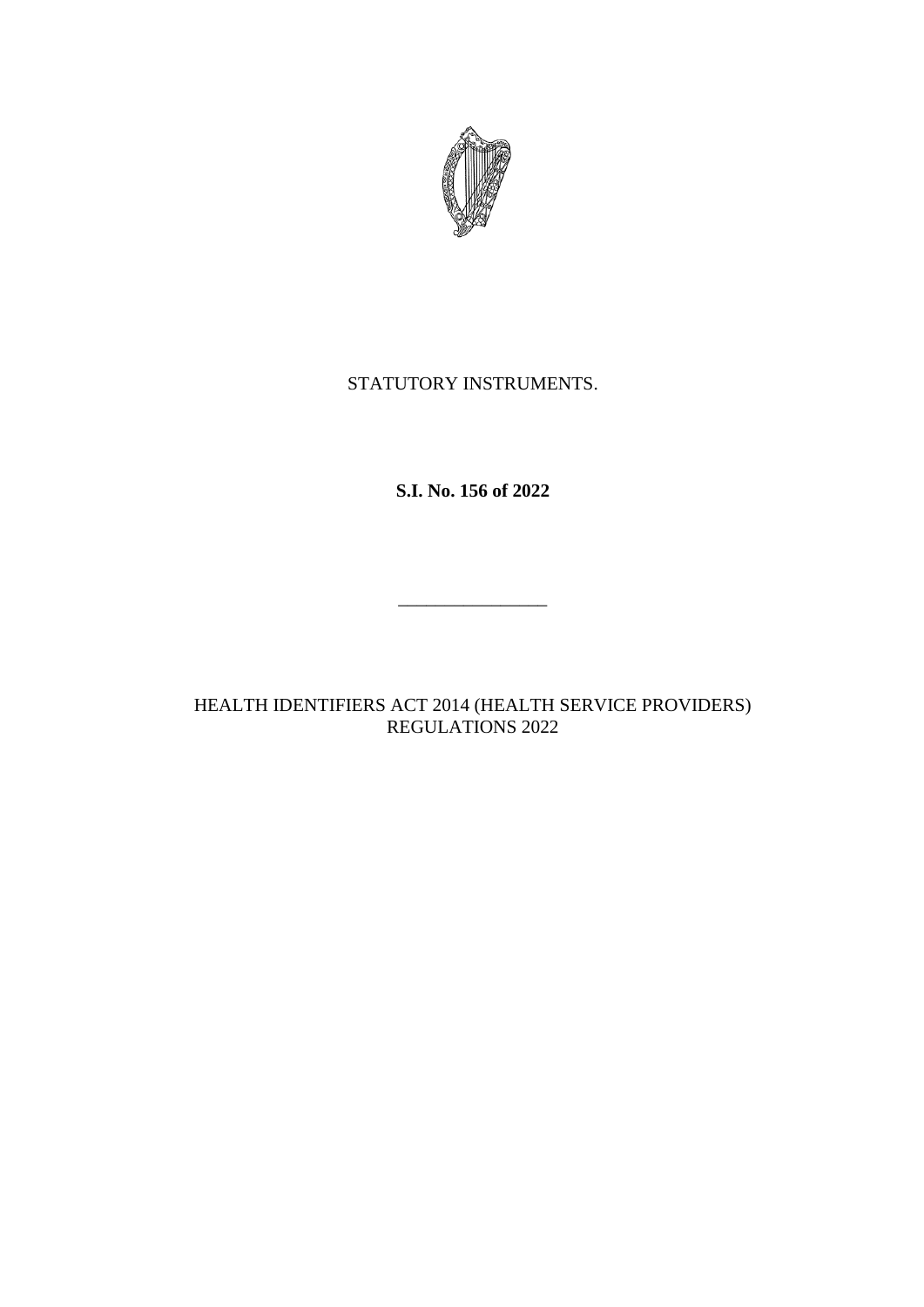### S.I. No. 156 of 2022

### HEALTH IDENTIFIERS ACT 2014 (HEALTH SERVICE PROVIDERS) REGULATIONS 2022

I, STEPHEN DONNELLY, Minister for Health, in exercise of the powers conferred on me by section 3(1) of the Health Identifiers Act 2014 (No. 15 of 2014), after consultation with the Data Protection Commission, hereby make the following regulations:

1. These Regulations may be cited as the Health Identifiers Act 2014 (Health Service Providers) Regulations 2022.

2. These Regulations shall come into operation on the 31st day of March 2022.

3. Each of the following relevant bodies is hereby prescribed for the purpose of paragraph (b) of the definition of "health services provider" in section  $2(1)$  of the Health Identifiers Act 2014 (No. 15 of 2014) –

- (*a*) the Executive,
- (*b*) the National Treatment Purchase Fund, and
- (*c*) a body corporate, or an unincorporated body of persons, through which or in connection with which (whether by reason of employment or otherwise) a health practitioner, referred to in paragraph (a) of the definition of "health services provider" in section 2 of the Health Identifiers Act 2014 (No. 15 of 2014) provides a health service.



GIVEN under my Official Seal, 31 March, 2022.

STEPHEN DONNELLY, Minister for Health.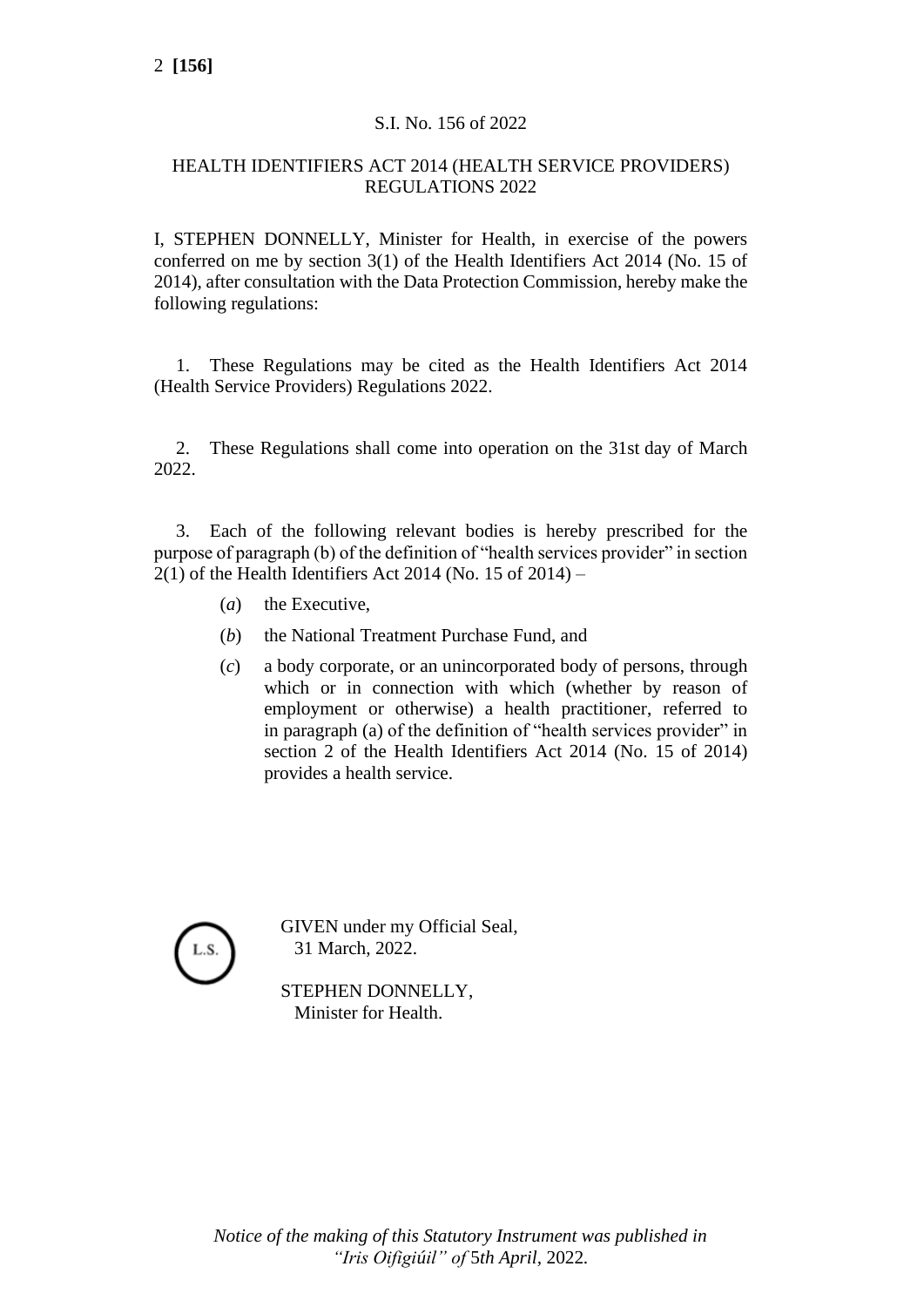#### EXPLANATORY NOTE

## (*This note is not part of the Instrument and does not purport to be a legal interpretation*)

These Regulations prescribe certain bodies and persons as "health services providers" for the purpose of the Health Identifiers Act 2014 (No.15 of 2014).